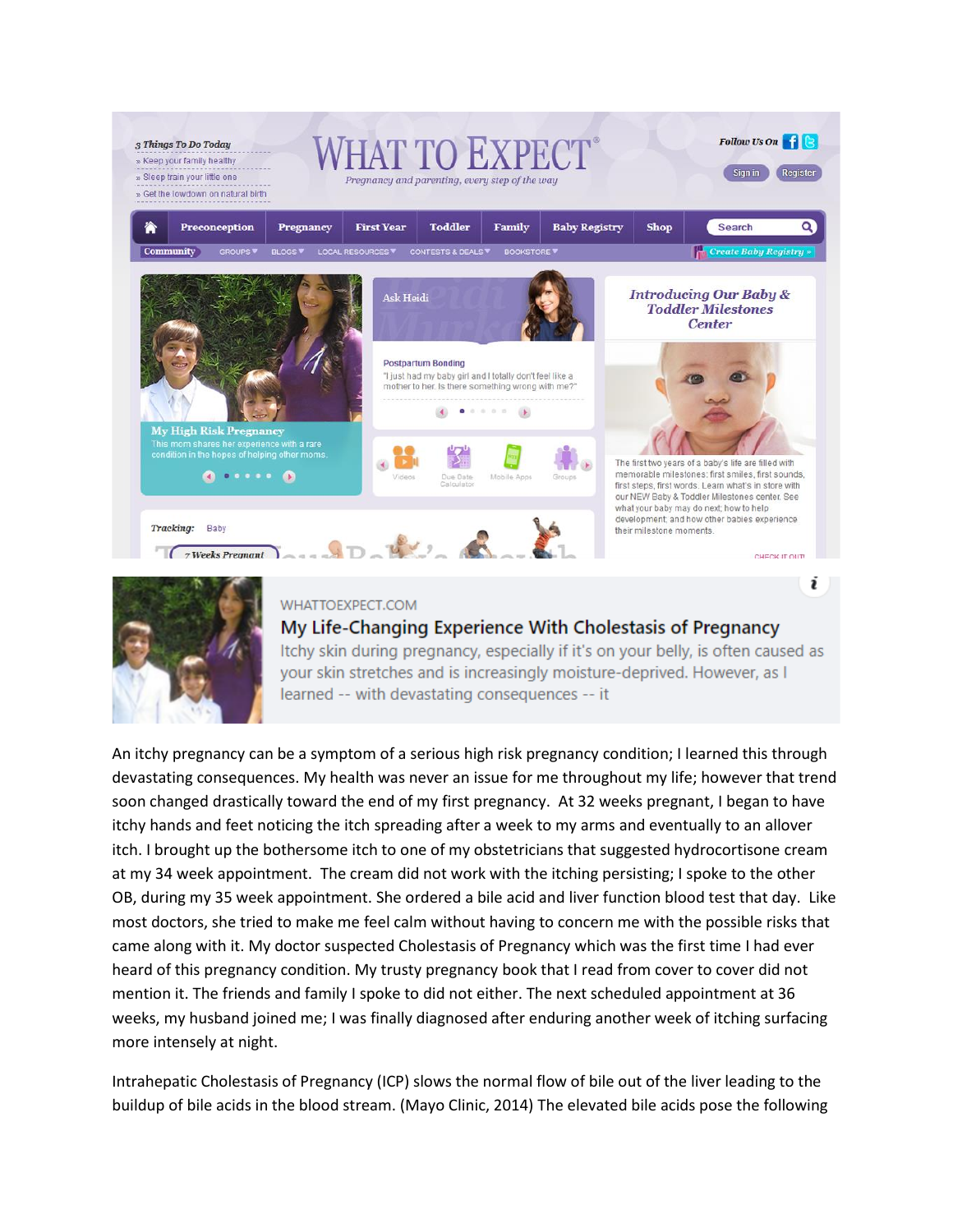risk to the unborn baby; fetal distress & abnormal heart rhythm, meconium staining, respiratory issues, preterm labor and stillbirth (intrauterine fetal death). (Society for Maternal Fetal Medicine, 2014)

On that day, I had additional blood work drawn and non-stress test. We asked the doctor a few questions and she said reassured us by letting us know she had cared for other patients with ICP. The plan was set for twice a week non-stress-tests (NST) and I would be induced early by week 38. I was confused and scared this being my first pregnancy now facing this condition. At work on the internet, I read more about Cholestasis of Pregnancy and printed out some information to discuss with my husband, yet since the statistic on the article was only 1% chance of loss of the baby due to ICP, he wasn't that worried. My instincts told me otherwise, however he also assured me that all would be alright. The day after my reactive non-stress test just two days from being induced, we lost our son Jorden due to this deadly condition.

My initial research on the internet about this rare condition and my doctor's past experience with ICP led me to believe monitoring and early delivery would mean my son would be safe. Soon I learned the truth many itchy moms face. There are many healthcare providers with some knowledge that may not be completely up to date with the proper treatment and management of ICP. The proper management includes the medicine called Ursodeoxycholic Acid, weekly blood test, monitoring and early delivery by week 37-38 or earlier.

During my subsequent pregnancies ICP reared its ugly head as the recurrence rate is as high as 90% for severe ICP cases such as mine. This time my doctor was a high risk pregnancy doctor Dr. Victor Gonzalez-Quintero a Maternal Fetal Medicine specialist, I was diagnosed earlier with my second and third son and they were born by week 36 via induction. Another important difference during my last two ICP was being prescribed the medicine Ursodeoxycholic acid to help manage the bile acid levels. The total daily dose was increased by my doctor throughout my pregnancy. The medicine has protective qualities for the baby and makes the itching more tolerable. The fractionated bile acid and Liver function blood tests were checked bi-weekly as well as monitoring with Biophysical profiles. My happy and healthy boys are now ten and eight.

The life altering events that lead to the loss of my son Jorden is one I set out to help prevent for other women with ICP. I founded ICP Care nonprofit organization with the mission to connect, support, educate and empower those affected by Cholestasis of Pregnancy. The website [www.icpcare.org](http://www.icpcare.org/) is a resource for those affected seeking research-based, medical referenced information. ICP Care is managed by dedicated women all affected by Cholestasis of Pregnancy. The ICP Care Facebook support group has members from the USA and around the world seeking support and guidance. The awareness of this condition is vital for the general public, patients and especially healthcare professionals. ICP Awareness strategies will continue and most exciting is assisting in funding research in the United States with leading ICP experts! Together we will all make a real difference with ICP.

For additional information about ICP please go to[: http://www.icpcare.org](http://www.icpcare.org/)

About the author: Donna Benavides is a mother of three and Founder of ICP Care.